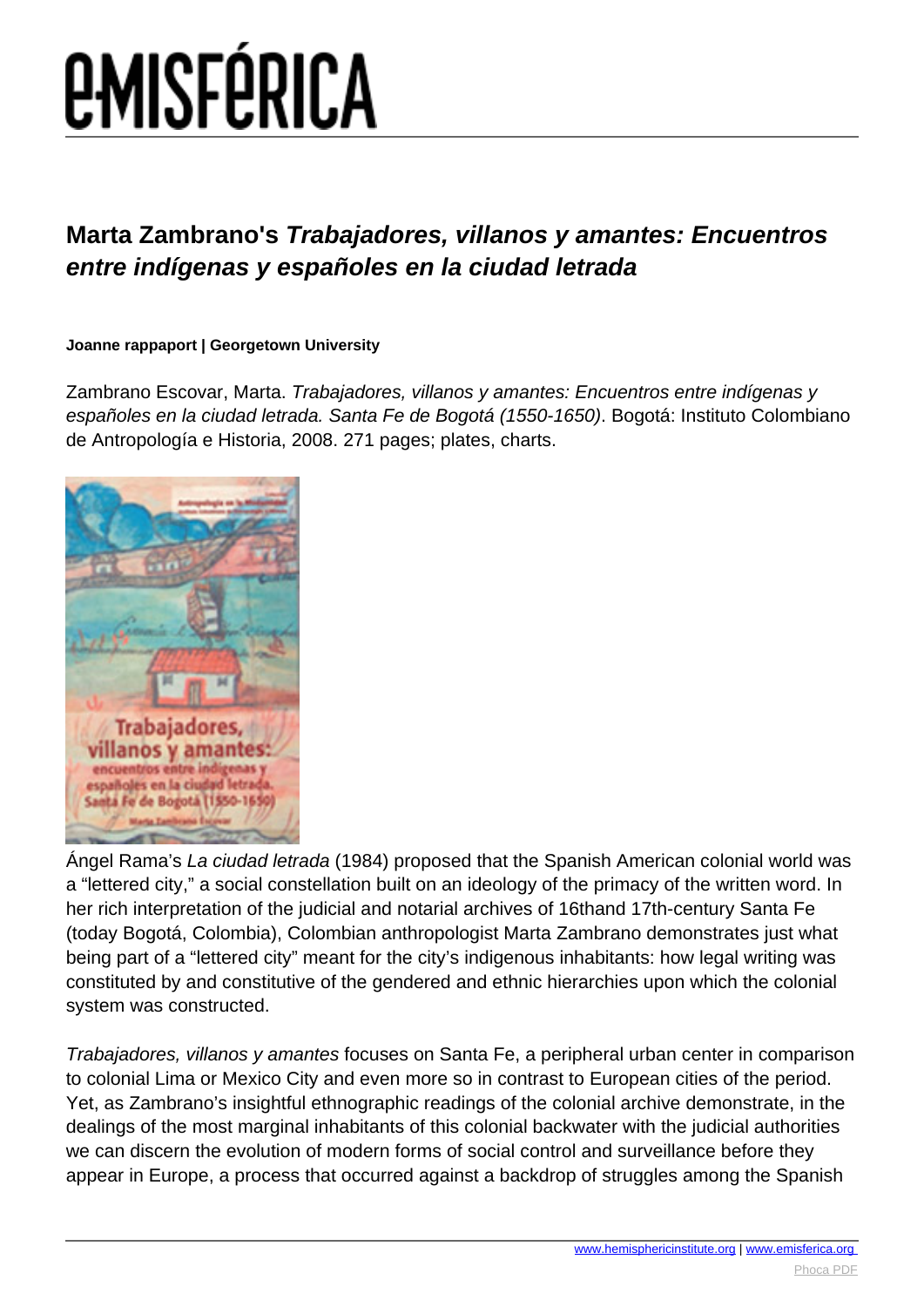## *<u>EMISFÉRICA</u>*

elite to control and exploit Native labor. Zambrano persuasively juxtaposes distinct types of judicial and notarial documentation involving indigenous men and women—cases of theft, concubinage, and violent behavior (in brawls in the plebeian sector, against women)—to convincingly demonstrate how the scripted nature of the judicial process painted men as aggressors and women as victims while typecasting Native men as violent or drunken brutes. Through a remarkable series of narratives of criminal defenses in which the accused justified their misconduct by appeals to drunkenness, she also shows how the defendants themselves were forced to assume the scripts of those sitting in their judgment in order to escape the severe penalties dealt out to the guilty.

The criminal cases that Zambrano peruses, which are drawn from the Archivo General de la Nación in Bogotá, paint a picture of increasing control over the leisure time and sexual activities of indigenous men and women. Yet Trabajadores, villanos y amantes also points to the notarial record as a space in which Native people, particularly women, had broader, less-scripted opportunities to compose their own personal narratives, especially in their wills. In these documents, which privilege everyday life over the atypical and occasionally spectacular narratives of the judicial sphere, indigenous actors are the protagonists; here, they are free to determine what is important to them, in contrast to the ways they are typecast by colonial institutions.

While Zambrano lays emphasis on her interpretation of the ways the lettered city controlled its labor force during non-working hours, she is more understated when it comes to foregrounding the contributions she makes toward deconstructing the standard portrait of an ethnically segregated society that is found in most historical texts: Native people in the countryside, Africans in the mines or on plantations, and Spaniards and mestizos in urban areas. Instead, she paints a multifaceted portrait of an urban landscape in which indigenous migrants derive their legal and social identities not only from their indigenous status but also from their membership in various occupational categories. She shows a city in which different caste groups—her useful but not entirely accurate gloss, given that the term was not used in Santa Fe in the period—lived and interacted in close proximity. Strikingly, she depicts a colonial scheme shot through with inequality, one that is not based on race but rather antedates racial discourse, even if the discursive and judicial means of distinguishing *indios* from Africans, *mestizos*, mulattos, or Spaniards was gendered in ways that remind us of racial categorization. This is particularly clear in Zambrano's treatment of concubinage, which in 17th-century Santa Fe was classified as a crime worthy of punishment, its detection institutionalized in the ronda, or patrol, which, on the basis of intelligence-gathering, sought out cohabiting couples to expose and punish them. In some cases, both the man and the woman were Native, but it was more likely that the couple would be mixed, the woman being indigenous. The narrative that emerges from the numerous concubinage cases Zambrano studies, is one in which the perpetrators are coded by ethnicity, geography, and marital status in predictable ways: single indigenous women are sent back to their communities of origin to live under the supervision of Native authorities; non-indigenous